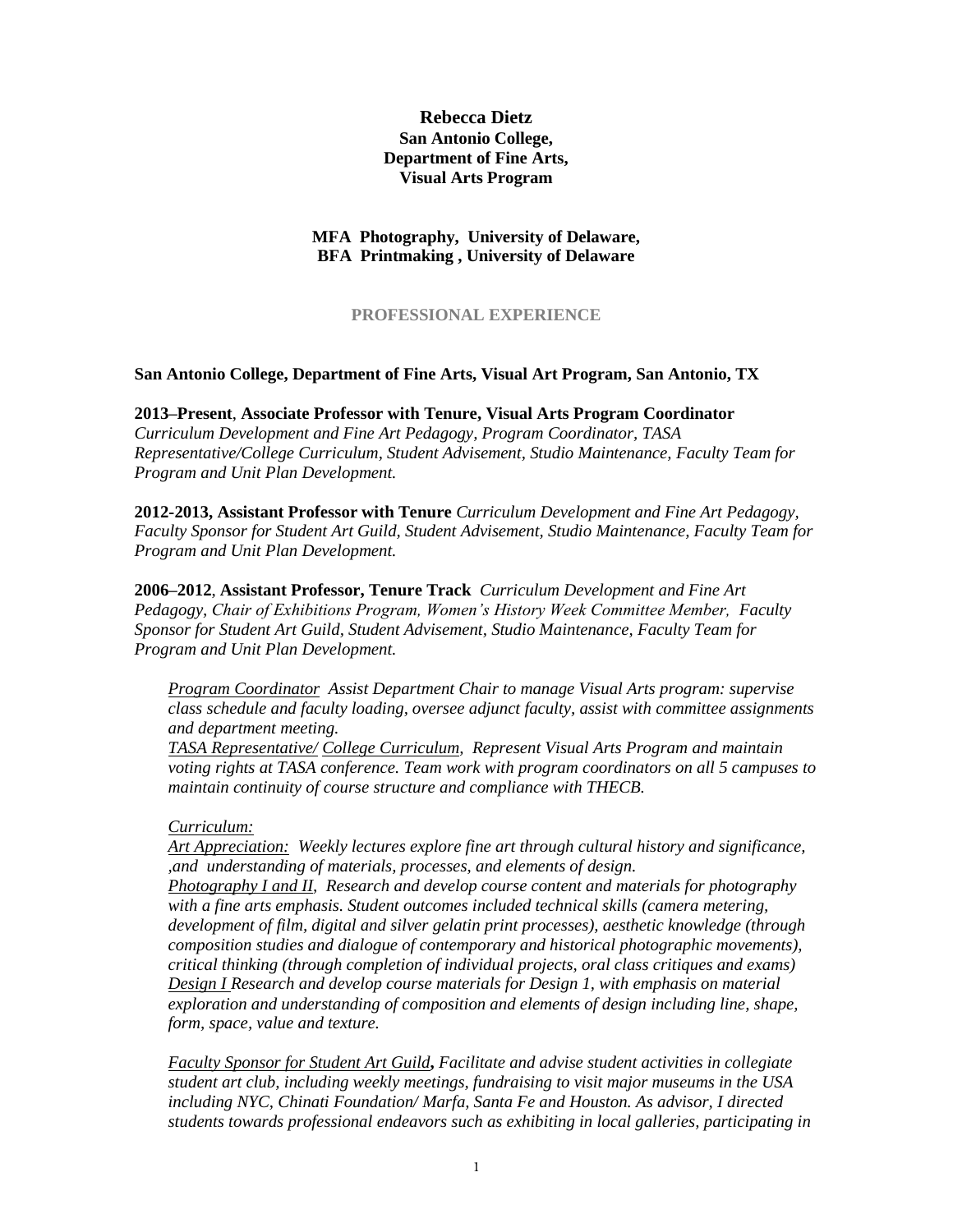*professional art events like "Chalk It Up", hosting an art booth at the King William Fair, assisting with art installation at the Luminaria Festival.* 

*Chair of Exhibitions The Visual Arts Program maintains a large, bi-level teaching gallery with professional exhibitions and the Juried Annual Student Exhibition. As Chair of Exhibitions, I curated and installed 2-3 professional exhibitions annually, in addition to overseeing the installation of the student exhibition each spring.* 

*Women's History Week Committee, As a member on college-wide committee to raise awareness of women's issues and empower women through historical and contemporary events, I searched for female artists and curators whose work explored and elucidated issues relating to women such as female reproductive rights, history of suffrage, (Mexico/America) border murders.* 

*General Department & Committee, Visual Art Faculty work as a team to maintain a challenging academic program that includes individual academic advisement for art majors, scholarship awards, annual juried student exhibition, exposure to professional artists through lecture and exhibition programs, and portfolio reviews by visiting art programs. Additionally the faculty work collectively to maintain clear Program Outcomes, a 5-Year Unit Plan for facility upgrades and curriculum development.* 

**2005-2006 Supplemental Faculty, University of Delaware** *Development of syllabus and teaching materials for a variety of introductory photography classes including traditional silver gelatin film and print media and color E-6 slide media for major and non-majors. Assisted fulltime faculty with inventory and lab maintenance.*

**2003–2005 Instructor of Record, Graduate Scholarship Award, University of Delaware** 

*Responsibilities for Instructor of Record are identical to Supplemental Faculty. Throughout the graduate program, the graduate student is completely responsible for the course syllabus, class instruction and grading of one course per semester, including condensed summer and winter terms. Courses taught during this time include beginning and intermediate darkroom photography and beginning color composition with slide output. Instructors of Record also help full-time faculty to maintain the labs and equipment.*

### **PROFESSIONAL SERVICE, CURATED EXHIBITIONS**

2012 **"The Butcher's Shop"** Fotoseptiembre Festival Event, Featuring photography, short video and musical performance. Guadalupe Crossing Market, Waring, Texas

2011 **"Hot Off The Press"** (Exhibit/Lecture/Screen Printing Workshop), *Contemporary Serigraphs from Modern Multiples Studio, Los Angeles CA, Visual Arts Center, San Antonio College*

2011 **"Attention to Detail"** *Eight contemporary artists working in non-traditional, decorative media. Visual Arts Center, San Antonio College*

2011 *"***Solar Powered Paper Dolls***"* Carol Flueckiger (Exhibit and Lecture Series*), Featured in Women's History Week, the exhibit featured historical feminist documents and Victorian imagery*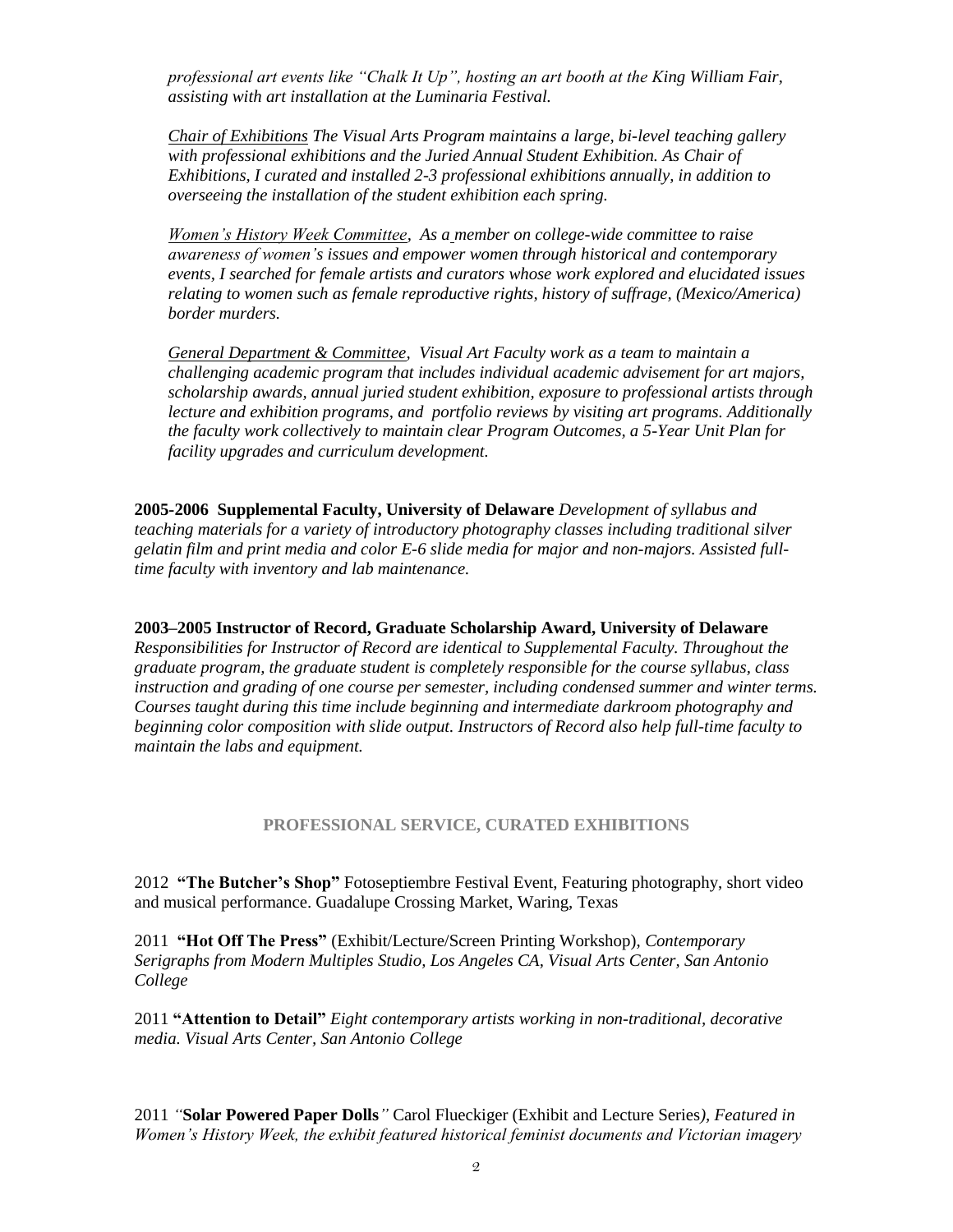*on cyanotype panels. Visual Arts Center, San Antonio College*

2010 **"Struggle and What I Know For Sure, 1-800-ART-CALL**" Installations by ten San Antonio artists with recorded monologues on the nature of struggle. *Visual Arts Center, San Antonio College*

2010 **"Trace Elements"** *Six regional photographers document the delicate interplay between nature and society. Visual Arts Center, San Antonio College*

2010 **"Fine Arts Adjunct Faculty Exhibition"** *Visual Arts Center, San Antonio College* 2010 **"Air Into Breath"** A site-specific installation by David Meyer, Professor of Scupltor, University of Delaware. *Visual Arts Center, San Antonio College*

2008 **"Beginning Photographers from the San Antonio College Visual Arts and Technology Program"** Fotoseptimbre Festival, Instituto Cultural de Mexico, San Antonio TX 2008 *Photographic works by beginning photographers, curated and exhibited at the Instituto Cultural de Mexico by invitation of the director of Fotoseptiembre USA.*

2007 **"Intervals"** *Intervals exhibits two photographers, Nancy Breslin (DE) and Casey Orr (UK) who's work chart the indeterminate nature of "time spent"*

**2004-2005 Videographer "Art as Social Activism**", University of Delaware Grant Project with Lily Yeh of The Village of Arts and Humanities. Videographer for University project commemorating historic African-American community in Newark. Coached undergrads in video techniques and final cut pro editing.

## **2003 Exhibition Design & Installation Assistant "Buenos Aires: A Tale of Two Cities"**

Traveling Exhibition sponsored by the University of Delaware documenting the political and financial disparity of modern Buenos Aires.

## **Additional Education and Training**

"Encaustic for Photographers" *Jill Skupin Burkholder, workshop at the International Center for Photography, NYC 2014*

"Creative Capitol Professional Development Workshop" *Juried acceptance, funded by San Antonio Cultural Affairs. 2009*

"f295" Seminar on Alternative Photographic Practices, *Pittsburgh, PA, 2008*

"Gum Bichromate Printing" *Scott McMahon Workshop in Pittsburgh, PA, 2008*

"NAPP Creativity Tour" *Bert Monroy, Photoshop workshop in Austin Texas, 2007*

"Ruby Ambrotype" *France Scully Osterman Workshop at Southwest School of Art and Craft, 2006*

"DV Crash Workshop" *Aren Ranen, Digital Video Workshops, San Francisco, CA, 2005*

"Fine Art in the Marketplace" *Mary Virginia Swanson, Maine Photographic Workshops, 2003*

"Career and Portfolio Weekend" *David Lyman, Maine Photographic Workshops, 2003*

"Web Design" *Laney College, Oakland, CA, 2000*

## **Relevant experience**

2000-2001 Video Editing Assistant, Unusual Productions, San Francisco**,** CA *Non-linear video editing on Mac G4 of live theatre, circus and street performances for documentary and promotional output.*

1995-1998 Visual Installations and Performance Art**,** *Corpus Luminous , Paul Nathan Magic, San Francisco CA. Theatrical installations including walk-around costumed characters, fire-eating, synchronized torch swinging, in a Cirque du Soleil performance style.* 1990-1991 Gallery Assistant Circle Fine Art *International gallery corporation.*  1988-1989 Gallery Assistant, *Susan Isaacs Gallery, Wilmington Delaware*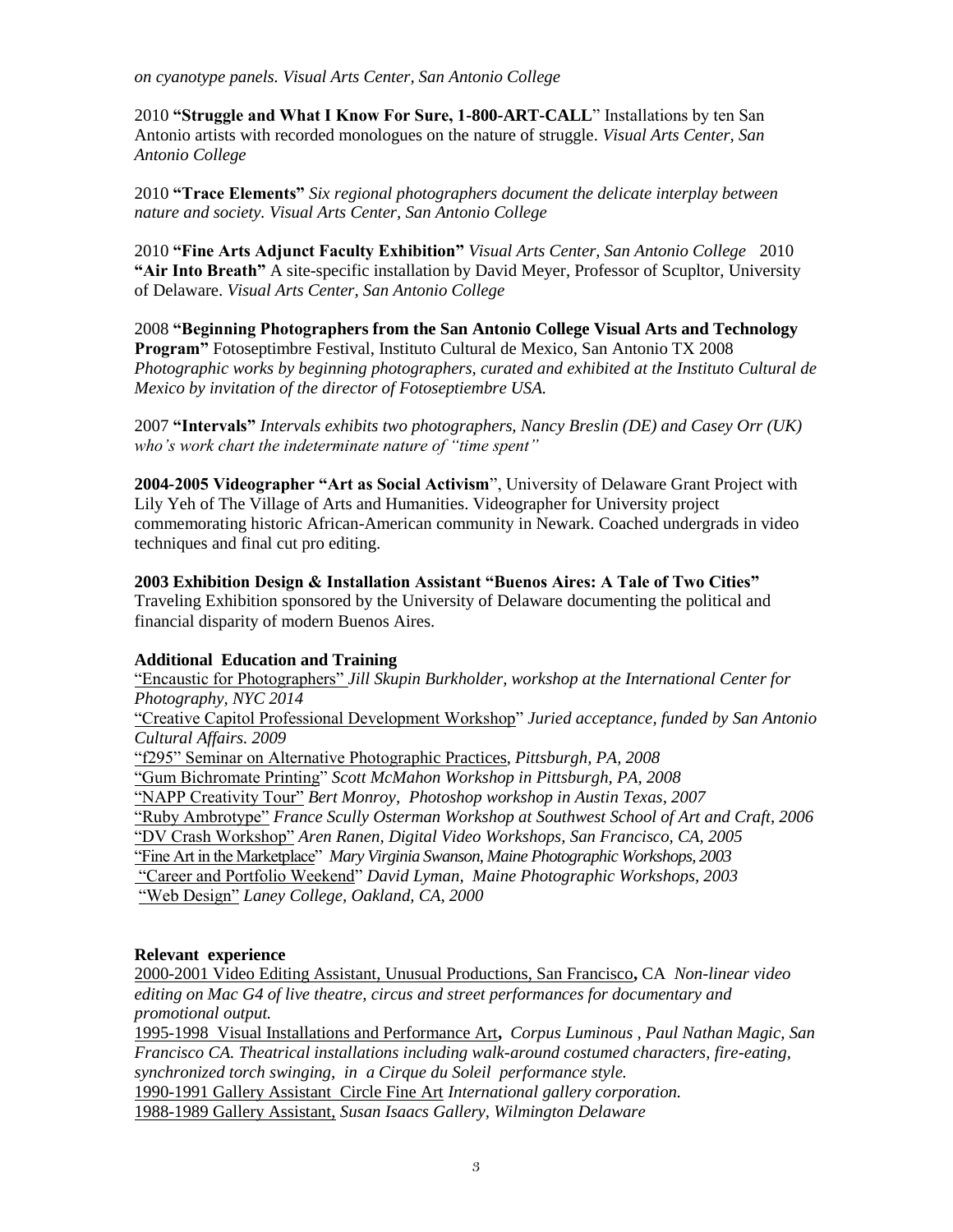#### RECORD OF EXHIBITIONS

#### **SOLO EXHIBITS**

"Wonder Worlds" *Southwest School of Art, Ursuline Gallery, San Antonio, TX 2013*

*Fotoseptiembre Festival USA event, Critic's Pick by SA Current Art Calendar*

"Seeking Asylum", *La Casa Rosa Art Studio, San Antonio, Texas, September 2010* 

"Witness/Diary" *Flight Gallery, San Antonio, Texas, September 2008*

"Witness/Diary" *Delaware Center for Contemporary Arts, Wilmington, DE July 2007*

"Souvenirs", *Fotoseptiembre USA, C-Art Gallery, San Antonio, TX, 2007* 

"Nightmares and Fairytales" *Grand Opera House, Wilmington, DE. January 2003*

"Past/Present" *La Pena Cultural Center, Berkeley, CA, July 2000* 

#### **Publications**

Shots Magazine, *Photograph featured in "Books Words and Music" Autumn 2014/ No. 125 Editor: Russell Joslin*

Photo Review International Photography Competition *2010 Juror: Brian Paul Clamp, Director of ClampArt, NYC. Hosted by the Photo Review, Langhorne, PA http://www.photoreview.org/competition/portfolio.php/24/13* Shots Magazine, *Photograph featured in "College Photo" No. 84 Editor: Russell Joslin*

### **MAJOR JURIED AND GROUP EXHIBITS**

#### **2014**

"2014 One Foot Exhibition" , *Awarded 2nd Prize, Texas Association of Schools of Art Conference, Dallas TX*

#### **2013**

Temporary Installation Project, *Public Arts San Antonio, City Hall and the Municipal Plaza Building 6-month installation project of San Antonio professional, academic artists.*

### **2012**

"New Arte Nuevo: San Antonio 2012", *UTSA Art Gallery, University of Texas, San Antonio, Jurors: Kate Bonansinga*

"The Butcher's Shop*" An Evening of Photography, Short Video & Music. Curated and organized by Rebecca Dietz for the Fotoseptiembre Festival USA event. Critic's Pick by SA Current Art Calender*

## **2011**

"Igniting the Creative Spirit" *Instituto de Mexico, San Antonio, TX, Curator: Kathy Armstrong, Gallery Director, Southwest School of Art curated this exhibit for Luminaria Festival of Arts, San Antonio*

"Plastic Fantastic" *Southwest School of Art, Express News Gallery, curated by Victor Pagona*

"All School Juried Exhibit: Faculty, Studio Artists and Students, *Southwest School of Art, curated by Victor Pagona*

#### **2010**

Photo Review International Photography Competition *2010 Juror: Brian Paul Clamp, Director of ClampArt, NYC. Hosted by the Photo Review, Langhorne, PA*.

"Attracted to Light" *Southwest School of Art, Express News Gallery, curated by Victor Pagona*

# **2009**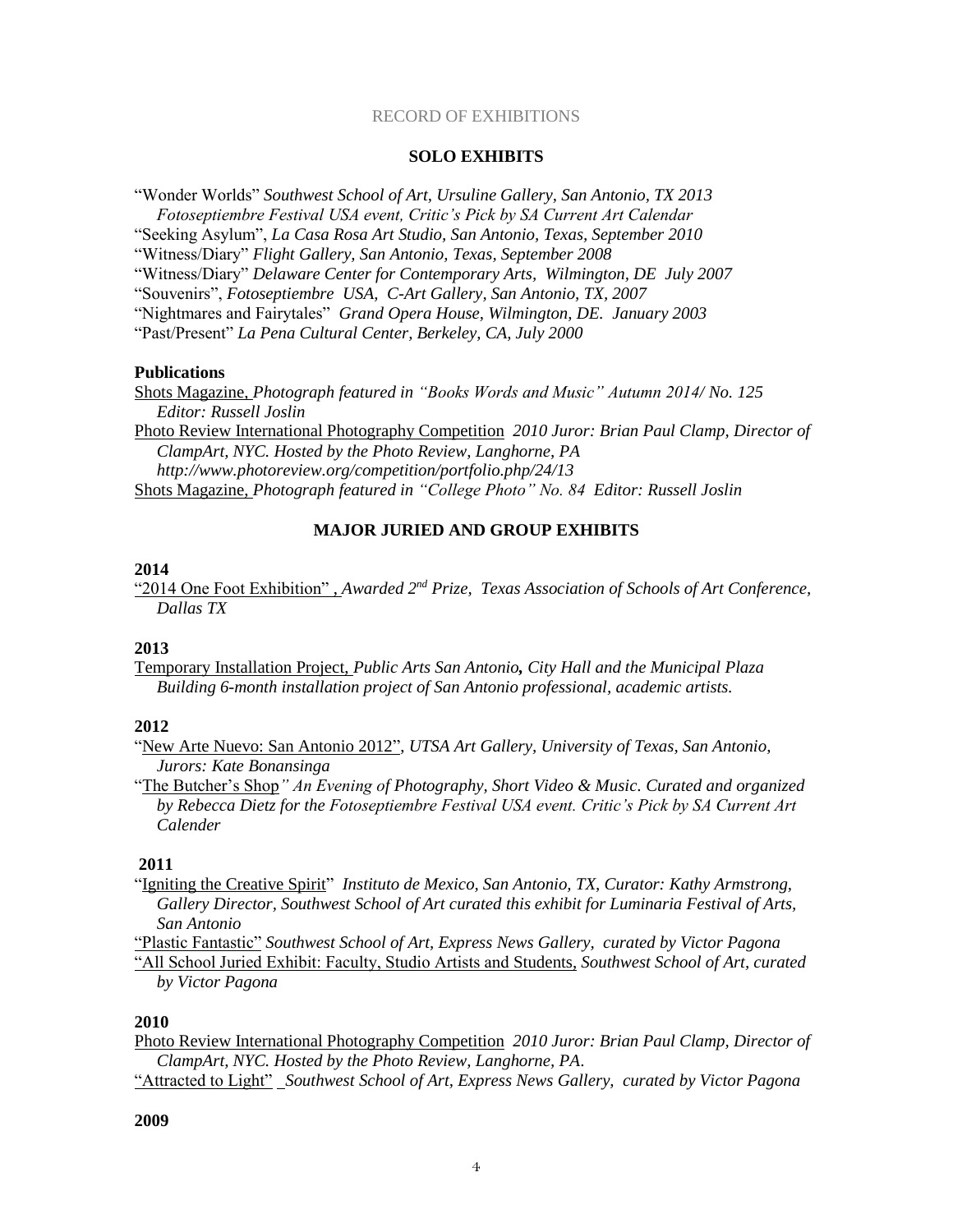"Beyond Matter" *UD@Crane, Philadephila, PA Juror: Nora Lawrence, Curatorial Assistant MOMA, Manhattan, NY*

"Waterflow" *San Antonio Art Museum, San Antonio, Texas, Curator: David Rubin, Brown Foundation Curator for Contemporary Art at San Antonio Art Museum*

"Closer" *High Wire Arts Gallery, San Antonio Texas, FotoseptiembreUSA Festival* 

"2nd Annual Plastic Camera Show" *Rayko Photo Center, San Francisco, CA, Juror: Ann Jastrab, Gallery Director, Rayko Photo Center*

"Corpus Luminous" *Luminaria Juried Festival of Arts, San Antonio, TX* 

#### **2008**

*"*New Arte Nuevo: San Antonio 2008*", UTSA Art Gallery, San Antonio, Texas Jurors: Benito Huerta and Kathy Vargas*

"Odd Works*" New Orleans Photo Alliance, New Orleans, LA Juror: David Rubin, Brown Foundation Curator for Contemporary Art at San Antonio Art Museum*

#### **2007**

"Denver International Airport Invitational Exhibition*" Center for Fine Art Photography, Fort Collins, CO* 

"After Dark*" Center for Fine Art Photography, Fort Collins Colorado,* 

#### **2006**

"Photography 25" *Perkins Center for the Arts, Moorestown NJ Juror: Katherine Ware, Curator of Photographs at the Philadelphia Museum of Art,* 

"Delaware Women's Conference*" The Sewell C. Biggs Museum of American Art, Dover DE and The Newark Art Alliance, Newark DE. Juror: Susan Isaacs, Adjunct Curator, Delaware Center for Contemporary Arts.* 

### **2005**

"Biggs Shot: Juried Photography Exhibition" *Award: Best of Show, The Sewell C. Biggs Museum of American Art, Dover, DE. Jurors: Katherine Ware, Curator of Photographs at the Philadelphia Museum of Art, Sally S. Packard and Dinah G. Reath of Packard Reath Gallery, Lewes DE.* 

"Identity" *Gallery MC, Manhattan, NY, Invitational Exhibition*

"Last Call" *MFA Exhibition, Old College Gallery, University of Delaware, Newark DE* 

"Twelve" *Orange Street Gallery, Wilmington, DE* 

"Krappy Kamera" *Soho Gallery, Manhattan, NY Juror: Dan Burkholder* 

### **2004**

"Art in the Garden*" University of Delaware Botanical Gardens, Newark, Delaware Curators: Carolyn Golt, College of Agriculture, David Meyer, Assistant Professor, Sculpture Department* "New Blood" *University of Delaware, Newark, DE*

**2003**

"Just Color" *ArtForms Gallery, Manyunk, PA Juror: Mary Virginia Swanson*  "Tyler Invitational" *Tyler School of Art, Elkins Park, PA* 

**2002**

"The Art of the Garden"*Newark Art Alliance, Newark DE, Juror: Art Alliance Committee*  "Found Art" *Newark Art Alliance, Newark DE, Juror: Art Alliance Committee* 

### **CHARITY AUCTIONS**

Society for Photographic Educators*, South Central Regional Conference, San Antonio TX 2011* "Jive Town Independent Film Fundraiser" *San Antonio, TX 2010*

"Gala Art Sale" *Southwest School of Art and Craft, Annual Fundraiser and Silent Auction, San Antonio, TX 2009*

"Inkstravaganza" *Gemini Ink, Literary Magazine, Annual Fundraiser and Silent Auction, San Antonio, TX 2008*